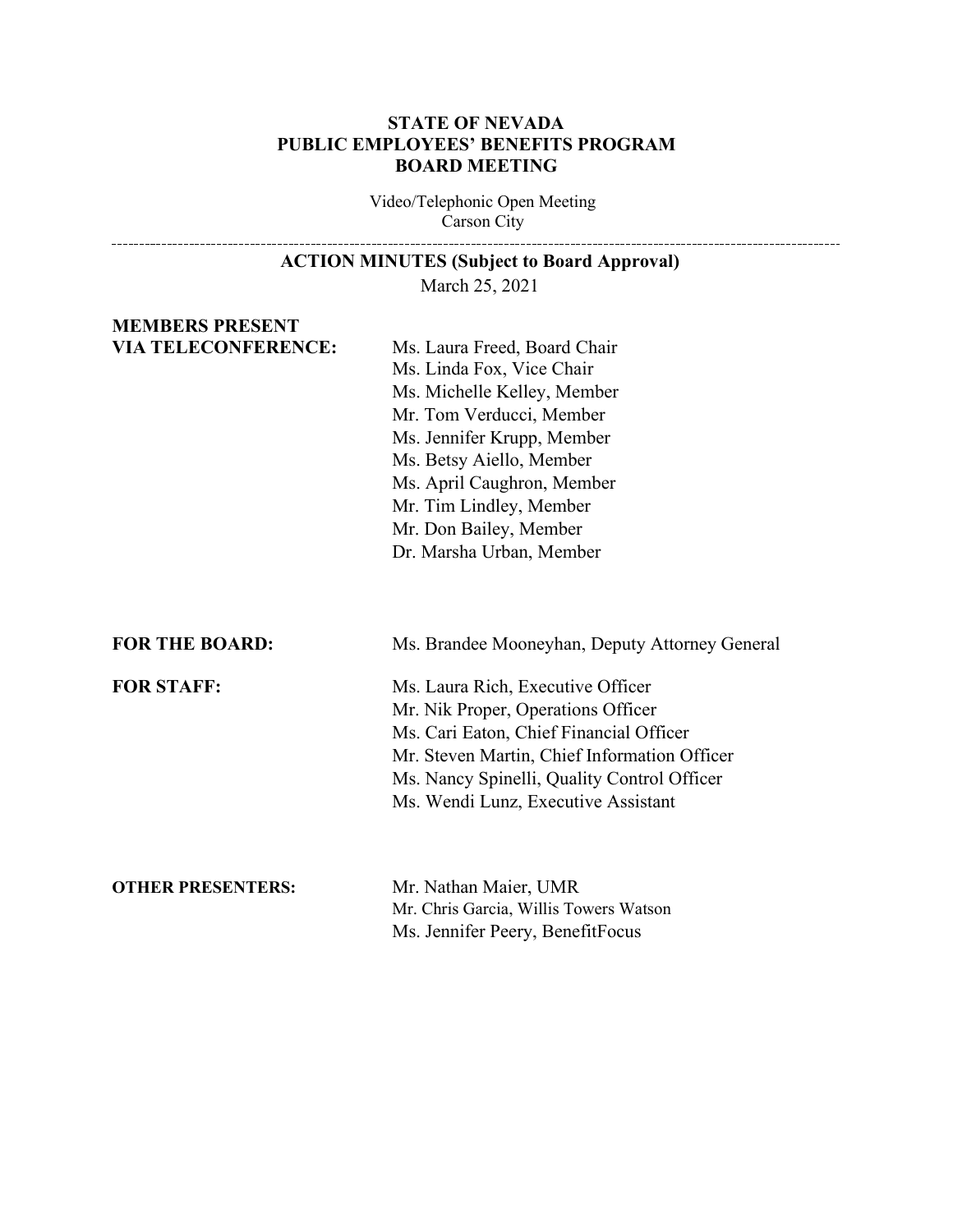- 1. Open Meeting; Roll Call
	- Board Chair Freed opened the meeting at 9:00 a.m.
- 2. Public Comment
	- Janelle Woodward Active State Employee
	- Priscilla Maloney AFSCME
	- Terri Laird RPEN
	- Doug Unger Nevada Faculty Alliance
	- Kent Ervin Nevada Faculty Alliance
	- Kevin Ranft AFSCME
	- Vicki Rosser UNLV Faculty Senate Chair
	- Linda Hoxey Retiree
	- Carter Bundy AFSCME
- 3. PEBP Board disclosures for applicable Board meeting agenda items. (Brandee Mooneyhan, Deputy Attorney General) (Information/Discussion)
- 4. Consent Agenda (Laura Freed, Board Chair) (**All Items for Possible Action**)

Consent items will be considered together and acted on in one motion unless an item is removed to be considered separately by the Board.

- 4.1 Approval of Action Minutes from the January 8 and January 19, 2021 PEBP Board Subcommittee Meetings
- 4.2 Approval of Action Minutes from the January 28, 2021 PEBP Board Meeting
- 4.3 Receipt of quarterly staff reports for the period ending December 31, 2020:
	- 4.3.1 Budget Report
	- 4.3.2 Utilization Report
- 4.4 Receipt of quarterly vendor reports for the period ending December 31, 2020:
	- 4.4.1 HealthSCOPE Benefits Obesity Care Management
	- 4.4.2 HealthSCOPE Benefits Diabetes Care Management
	- 4.4.3 American Health Holdings Utilization and Large Case Management
	- 4.4.4 The Standard Insurance Basic Life and Long-Term Disability Insurance
	- 4.4.5 Willis Towers Watson's Individual Marketplace Enrollment and Performance Report
	- 4.4.6 Hometown Health Providers and Sierra Healthcare Options PPO Network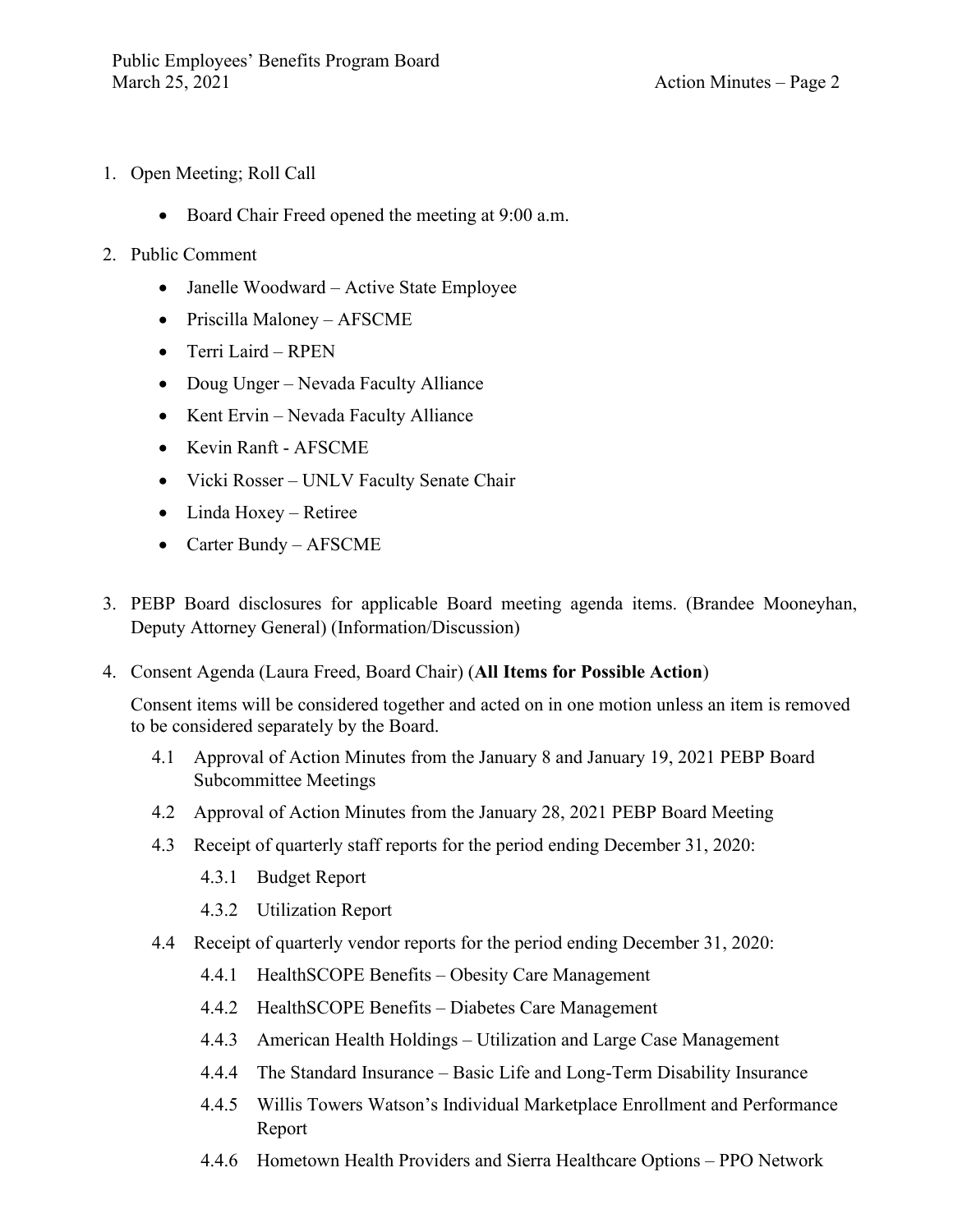- 4.4.7 HealthPlan of Nevada, Inc. Southern Nevada HMO
- 4.4.8 Doctor on Demand Engagement Report through December 2020
- 4.5 Morneau Shepell/Corestream Voluntary Benefits Report
- 4.6 Receipt of the federally mandated Summaries of Benefits and Coverage documents effective July 1, 2021 for individual coverage and family coverage for PEBP's Consumer Driven Health (CDHP) plan, Exclusive Provider Organization (EPO) plan and Low Deductible (LD) plan.

#### **BOARD ACTION ON ITEM 4**

| <b>MOTION:</b> | Motion to approve everything except 4.3.1, 4.3.2 and 4.4.5         |
|----------------|--------------------------------------------------------------------|
| BY:            | Vice Chair Linda Fox                                               |
| VOTE:          | <b>SECOND:</b> Member Tim Lindley<br>Unanimous; the motion carried |
|                |                                                                    |

#### **BOARD ACTION ON ITEM 4.3.1, 4.3.2 and 4.4.5**

| <b>MOTION:</b> | Motion to accept the reports of 4.3.1 (with correction), 4.3.2, 4.4.5 and expand |
|----------------|----------------------------------------------------------------------------------|
|                | motion to waive the fees for the performance guarantee.                          |
| BY:            | Member Betsy Aiello                                                              |
| <b>SECOND:</b> | Vice Chair Linda Fox                                                             |
| VOTE:          | Unanimous; the motion carried                                                    |

- 5. Executive Officer Report (Laura Rich, Executive Officer) (Information/Discussion)
- 6. Presentation and possible action on the status and approval of new PEBP contracts, contract amendments and solicitations (Cari Eaton, Chief Financial Officer) (**For Possible Action**)
	- 6.1 Contract Overview
	- 6.2 New Contracts
		- 6.2.1 Claim Technologies Inc.
		- 6.2.2 Clifton Larson Allen LLP

#### **BOARD ACTION ON ITEM 6.2.1**

- **MOTION:** Motion to ratify and approve the evaluation committee's recommendation to contract with Claim Technologies.
- **BY:** Vice Chair Linda Fox
- **SECOND:** Member Tim Lindley
- **VOTE:** Unanimous; the motion carried

#### **BOARD ACTION ON ITEM 6.2.2**

- **MOTION:** Motion to ratify and approve the evaluation committee's recommendation to contract with Clifton Larson Allen LLP.
- **BY:** Member Don Bailey
- **SECOND:** Member Marsha Urban
- **VOTE:** Unanimous; the motion carried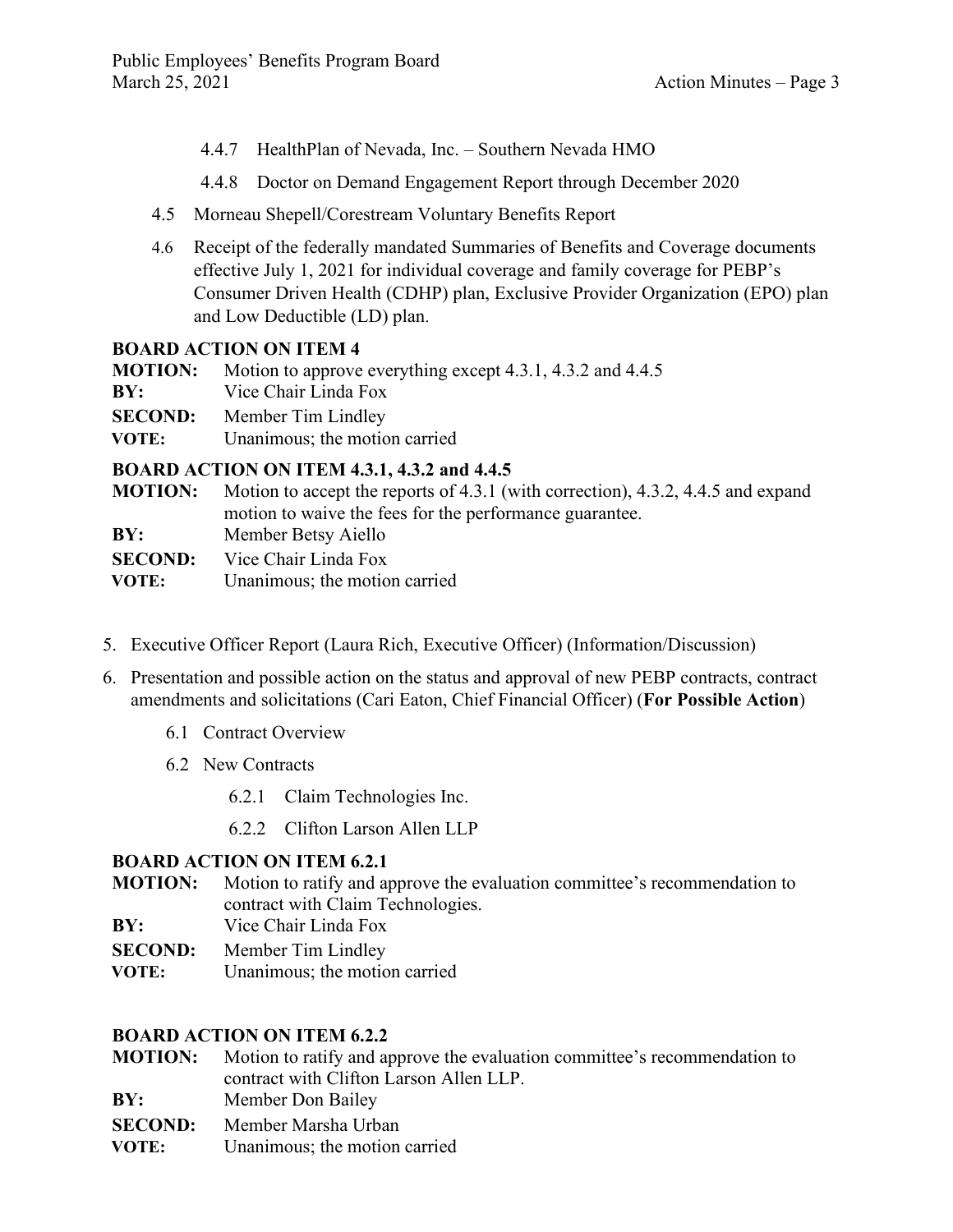- 6.3 Contract Amendments
- 6.4 Contract Solicitations
	- 6.4.1 Actuarial Consultants
	- 6.4.2 Group Basic Life Insurance and Long-Term Disability

### **BOARD ACTION ON ITEM 6.4.1 and 6.4.2**

- **MOTION:** Motion to recommend that staff complete a request for proposal for actuarial consultant and another request for proposal for basic life insurance.
- **BY:** Member Betsy Aiello
- **SECOND:** Board Chair Laura Freed
- **VOTE:** Unanimous; the motion carried
	- 6.5 Status of Current Solicitations
- 7. Discussion and possible action regarding (1) PEBP's Voluntary Benefit Platform implementation, and (2) selection of voluntary benefits for implementation on January 1, 2022. (Nik Proper, Operations Officer) (**For Possible Action)**

#### **BOARD ACTION ON ITEM 7**

| <b>MOTION:</b> | Motion to accept staff's recommendation – recommendations one through eight |
|----------------|-----------------------------------------------------------------------------|
|                | on this agenda item with a note to staff to get more information from       |
|                | BenefitFocus on the LTD.                                                    |
| BY:            | Member Michelle Kelley                                                      |
| <b>SECOND:</b> | Board Chair Laura Freed                                                     |
| VOTE:          | Unanimous; the motion carried                                               |
|                |                                                                             |

8. Discussion and possible action to include approving Plan Year 22 (July 1, 2021 – June 30, 2022) rates for State and Non-State employees, retirees and their dependents for the Consumer Driven Health Plan (CDHP), Low Deductible (LD) Plan, Exclusive Provider Organization (EPO) Plan, and Health Maintenance Organization (HMO) Plan (Laura Rich, Executive Officer) (**For Possible Action**)

#### **BOARD ACTION ON ITEM 8**

|     | <b>MOTION:</b> Motion to accept the rate table for plan year 2022 as portrayed in option two. |
|-----|-----------------------------------------------------------------------------------------------|
| BY: | Member Michelle Kelley                                                                        |
|     | <b>SECOND:</b> Member Betsy Aiello                                                            |

- **VOTE:** Unanimous; the motion carried
- 9. Public Comment
	- Kent Ervin Nevada Faculty Alliance
	- Kevin Ranft AFSCME
	- Sheila Salehian COBRA participant
	- Doug Unger Nevada Faculty Alliance
	- Marlene Lockard RPEN
	- Claribel Zecena AFSCME